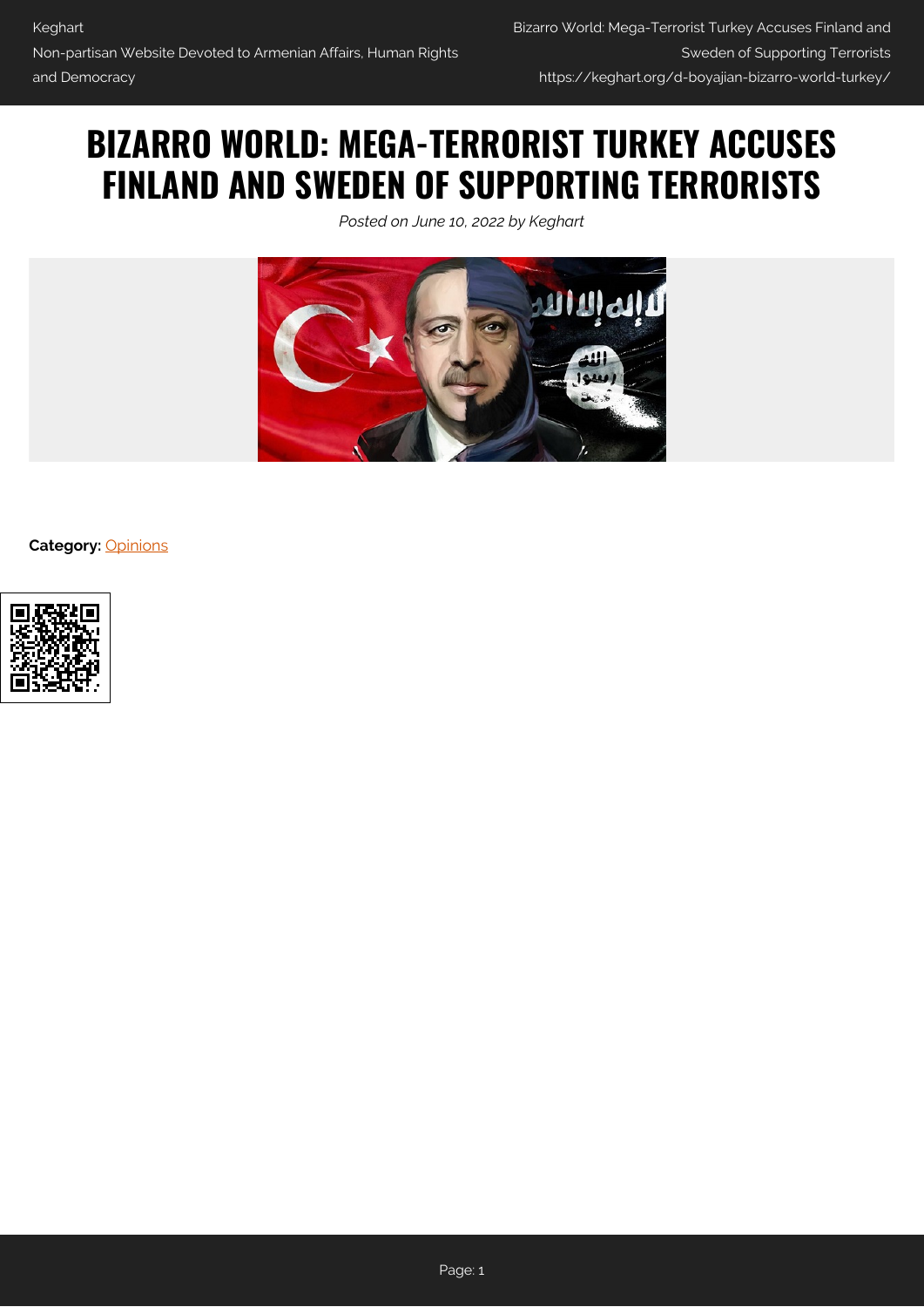Non-partisan Website Devoted to Armenian Affairs, Human Rights and Democracy

### **By David Boyajian,** Massachusetts, 8 June 2022

### Welcome *to [bizarro world](https://www.urbandictionary.com/define.php?term=bizarro%20world)*.

That's where Turkey, a notorious *state sponsor of international terrorism*, has the sheer gall to accuse Finland and Sweden of supporting terrorists.

Even more bizarre: Neither Finland, Sweden, the U.S., NATO, EU, nor any country or leader has, to my knowledge, pointed out Ankara's glaring hypocrisy.

Turkey claims that Finland and Sweden host members of the PKK, the militant Kurdish organization that the U.S. and EU regard as terrorists. Both Nordic nations deny the charge.

Like many Europeans, however, Finns and Swedes sympathize with Kurds. Turkey has long repressed and ethnically cleansed the latter.

Regardless, Ankara is blocking uber-civilized Finland and Sweden from joining NATO.

Ironically, Turkey — autocratic,  $\frac{infamously}{i}$  violative of human rights, and systemically [corrupt](https://www.al-monitor.com/originals/2022/02/turkey-sinks-corruption-index-activists-point-public-tender-system) would be unqualified to join NATO today were it not already a member.

The point is, who is Turkey to accuse others of terrorism?

## **Mega-Terrorist Turkey**

No objective analyst disputes Turkey's longtime sponsorship of ISIS and other terrorist groups.

- Turkey's counterterrorism chief from 2010-2013, Ahmet S. Yayla, [acknowledged](https://www.researchgate.net/publication/339774401_Try_Erdogan_at_the_International_Criminal_Court_for_Enabling_ISIS)in 2020 that "Turkey was a central hub for ... over 50,000 ISIS foreign fighters, and the main source of ISIS logistical materials IEDs, making Turkey and ISIS practically allies."
- Terrorism expert/State Department adviser [David L. Phillips](http://www.humanrightscolumbia.org/peace-building/phillips-commentaries) directs Columbia University's Peace-building and Human Rights Program. It has confirmed Turkey's alliance with ISIS: [ISIS-](https://www.huffpost.com/entry/research-paper-isis-turke_b_6128950)[Turkey Links](https://www.huffpost.com/entry/research-paper-isis-turke_b_6128950) (2014) and [Turkey-ISIS Oil Trade](https://na01.safelinks.protection.outlook.com/?url=https%3A%2F%2Fwww.huffpost.com%2Fentry%2Fresearch-paper-turkey-isi_b_8808024&data=04%7C01%7C%7C20eece0cd6ba45dea51408d93a72be10%7C84df9e7fe9f640afb435aaaaaaaaaaaa%7C1%7C0%7C637605086761336580%7CUnknown%7CTWFpbGZsb3d8eyJWIjoiMC4wLjAwMDAiLCJQIjoiV2luMzIiLCJBTiI6Ik1haWwiLCJXVCI6Mn0%3D%7C1000&sdata=9QjhysGPswOj3XW4qzax0UTrNfBRD7X4uV0byid6P3Q%3D&reserved=0) (2015-2016).
- The NY Times (2014): "Western intelligence officials ... [track](https://www.nytimes.com/2014/09/14/world/middleeast/struggling-to-starve-isis-of-oil-revenue-us-seeks-assistance-from-turkey.html) ISIS oil shipments ... into Turkey," failed "to help choke off the oil trade."
- In [Turkey: A State Sponsor of Terrorism?](https://na01.safelinks.protection.outlook.com/?url=https%3A%2F%2Fwww.neweurope.eu%2Farticle%2Fturkey-a-state-sponsor-of-terrorism%2F&data=04%7C01%7C%7C20eece0cd6ba45dea51408d93a72be10%7C84df9e7fe9f640afb435aaaaaaaaaaaa%7C1%7C0%7C637605086761336580%7CUnknown%7CTWFpbGZsb3d8eyJWIjoiMC4wLjAwMDAiLCJQIjoiV2luMzIiLCJBTiI6Ik1haWwiLCJXVCI6Mn0%3D%7C1000&sdata=0kLvI8SP4pvGIEL9aG13VtPN1yYOq4gNBiYFmxexzAQ%3D&reserved=0)(2021), Phillips again documents Ankara's patronage of terrorists. If a "non-NATO country behaved like Turkey, it would warrant designation as a State Sponsor of Terrorism," like Iran and North Korea.
- The U.S. State and Treasury Departments (2021) say Turkey is a [financial hub](https://www.state.gov/the-united-states-designates-isis-financial-facilitators/) for ISIS/[al-Qaeda](https://www.wilsoncenter.org/article/us-sanctions-isis-financial-network). Yet Washington has penalized only a few Turkish individuals and companies, with minimal effect.
- In 2020, Turkey [transported](https://www.bbc.com/news/stories-55238803)thousands of [terrorist](https://armenian.usc.edu/turkish-syrian-mercenary-groups-in-karabakh-fighting-a-compilation/) [mercenaries](https://akmckeever.com/2020/10/26/sna-mercenaries-in-azerbaijan-the-visual-evidence/) to Azerbaijan to attack Armenian-populated Artsakh/Nagorno-Karabagh and Armenia. These included war criminal and former ISIS commander [Sayf Balud](https://nationalpost.com/news/armenia-azerbaijan-accuse-each-other-of-cross-border-attacks-civilian-toll-climbs) and [commanders of the Sultan Murad Brigade](http://www.humanrightscolumbia.org/peace-building/perpetrators) -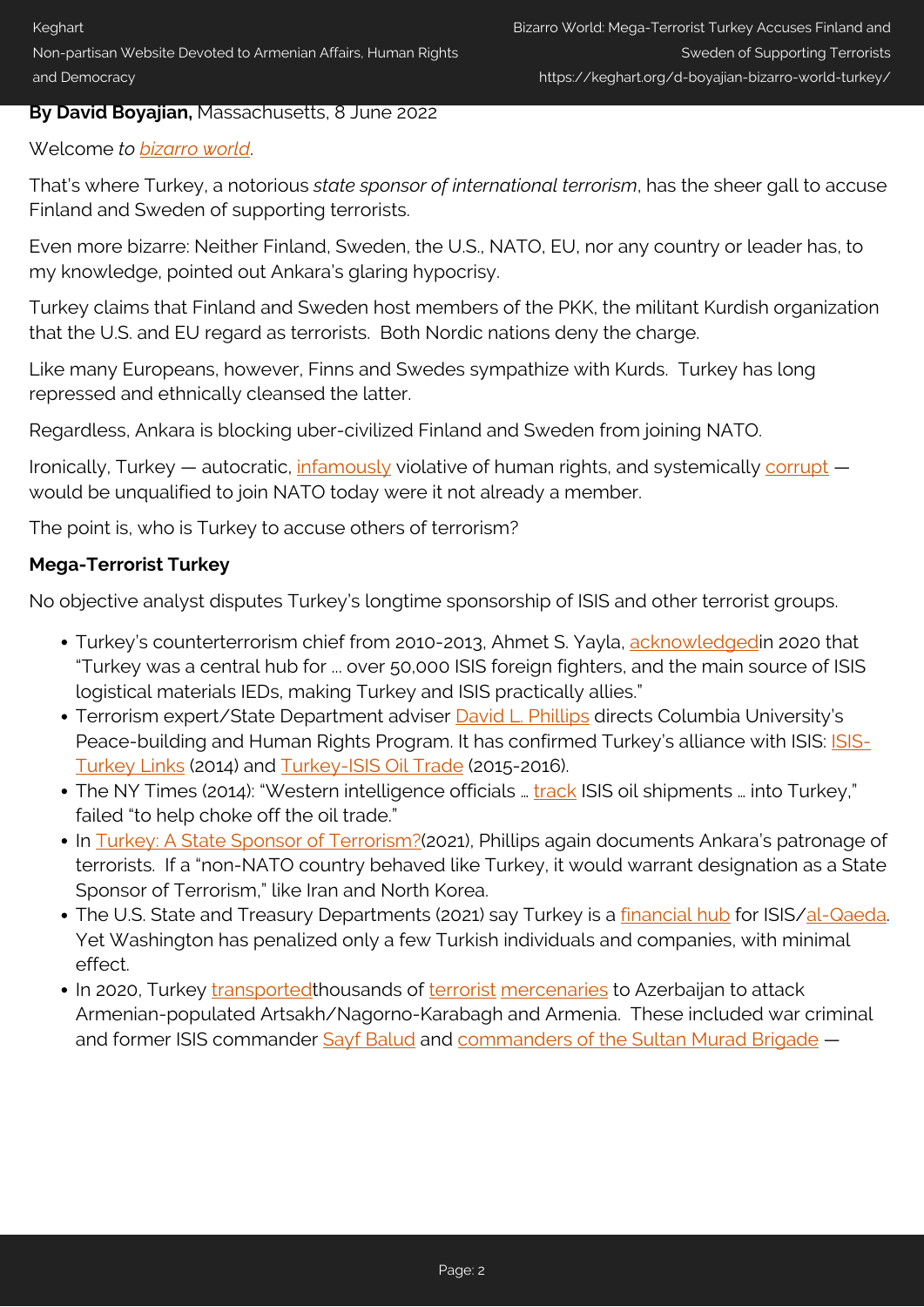So why aren't the U.S./NATO/EU exposing Turkey's terrorism hypocrisy over Finland/Sweden?

Partly because America and Europe are schizophrenic about ISIS and similar groups.

### **America's Phony Global War on Terrorism**

While the West loudly condemns and occasionally battles such groups, it sometimes deems them to be militarily useful.

The State Department, for instance, *quietly* wants [Turkish-backed terrorists](https://tfipost.com/2019/12/a-president-or-an-is-operative-erdogans-relations-with-isis-proxies-exposed-by-french-prez-macron/) (e.g. [The Free Syrian](https://foreignpolicy.com/2019/10/14/turkish-backed-forces-freeing-islamic-state-prisoners-syria/) [Army \(FSA\)/Syrian National Army \(SNA\)](https://foreignpolicy.com/2019/10/14/turkish-backed-forces-freeing-islamic-state-prisoners-syria/)) to help depose President Assad and push Russia out of Syria. There's no other explanation for our nation's tolerance of Ankara's terrorist sponsorships. Assad is also aligned with Shiite powers that America loathes: Iran and Hezbollah.

'The enemy (Turkish-backed terrorists) of our (America's) enemies (Assad/Russia/Iran/Hezbollah) is our friend.'

Thus, America [repeatedly](http://www.humanrightscolumbia.org/publications/grotesque-savagery-turkeys-mercenaries) [ignores](https://hawarnews.com/en/haber/how-isis-turned-into-the-syrian-national-army-h12627.html) Turkey's support of terrorists and its invasions, occupation, and ethnic cleansing of northern Syria.

The U.S. dislikes, however, Turkey's targeting the pro-American, anti-ISIS, Kurdish YPG in Syria. Turkey insists that the YPG is an arm of the PKK. However, America usually lets Ankara [have its way](https://foreignpolicy.com/2019/10/14/turkish-backed-forces-freeing-islamic-state-prisoners-syria/) with Kurds anyway.

Elsewhere, [the U.S. House](https://pallone.house.gov/sites/pallone.house.gov/files/20210201%20Armenian%20Caucus%20Letter%20to%20Administration.pdf) and [European Parliament](https://www.azatutyun.am/a/31063486.html) criticized Turkey's using terrorists against Armenians in 2020. Yet the West took no action against Turkey because Armenia, a Russian ally, lost the war. This advanced America's and NATO's strategy of penetrating the Caucasus.

In 2021, the Senate Foreign Relations Committee openly quizzed Under Secretary of State Victoria Nuland about Turkey's deploying terrorists in Azerbaijan. She refused to answer in public, again unmasking Washington's tacit support for Turkish-backed terrorists.

Even when America and Europe genuinely disagree with Ankara's demands/threats, they rarely push back with their *own* counter-demands/counter-threats.

#### **Western Submissiveness**

Turkey's nonstop, unhinged temper tantrums have always psychologically disarmed the West. Turks know that and exploit it.

And, despite the boasts of pro-Turkish sycophants, Turkey is *not* more important, and certainly not more powerful, than the U.S./NATO/EU.

Instead of pushing back against Turkey over the Finland/Sweden fuss, NATO Secretary-General Jens Stoltenberg spinelessly implores us to empathize with Ankara's demands. Meanwhile, Finnish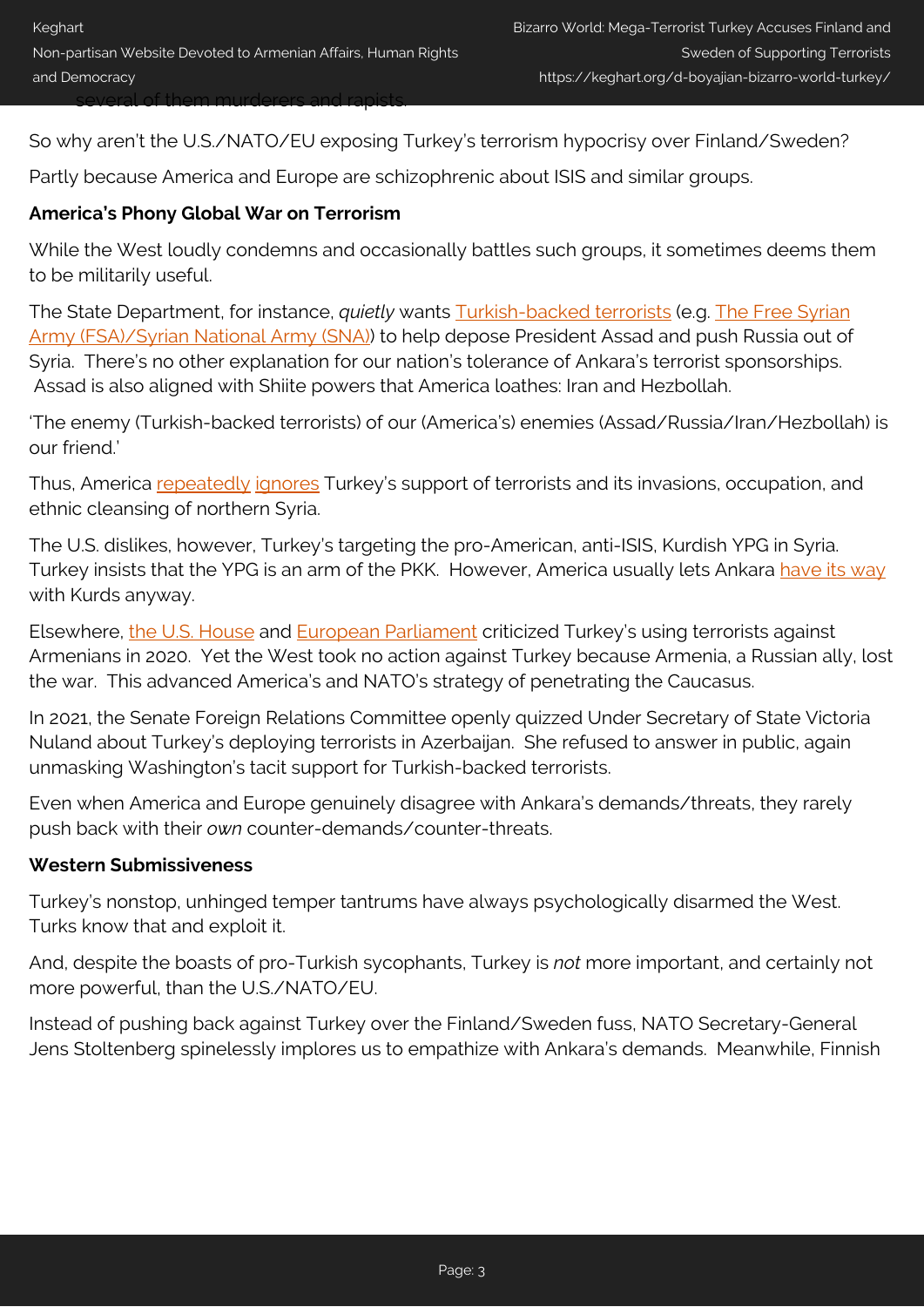Highness, King Erdogan.

American Enterprise Institute Senior Fellow Dr. Michael Rubin suggests [instead](https://www.aei.org/op-eds/turkey-wants-a-bribe-for-allowing-sweden-and-finland-to-join-nato/) that NATO threaten to ban Turkish Airlines, hurt Turkey's already battered economy, and legitimately withhold certain classified documents/intelligence from Ankara.

and Swedish delegations have scampered off to Ankara to prostrate themselves before His Royal

Only rarely does the West counter Turkish mischief. Turkey has been — temporarily, anyway kicked out of America's F-35 jet program because it bought Russia's S-400 missiles. Also, by applying economic penalties on Turkey, Washington won Pastor Andrew Brunson's release in 2018. But these happened only because the Pentagon unequivocally insisted on it and because Evangelicals pressured the White House.

Whether it's Turkey threatening Greek islands, making illegitimate claims over Mediterranean Sea energy deposits, threatening to release millions of Syrian refugees into Europe, or countless other examples of bullying, Western capitals habitually appease Ankara.

Why should our (and NATO's) servicemen and servicewomen spill their blood fighting a largely phony Global War on Terrorism, especially when NATO member Turkey outright supports terrorism?

Frankly, when it comes to Turkey, Western countries behave like weaklings. What's more, they don't even realize it.

Welcome again to *bizarro world*.

*David Boyajian's primary foreign policy focus is the Caucasus.*

*His work can be found at [http://www.armeniapedia.org/wiki/David\\_Boyajian](http://www.armeniapedia.org/wiki/David_Boyajian)*

**# # #**